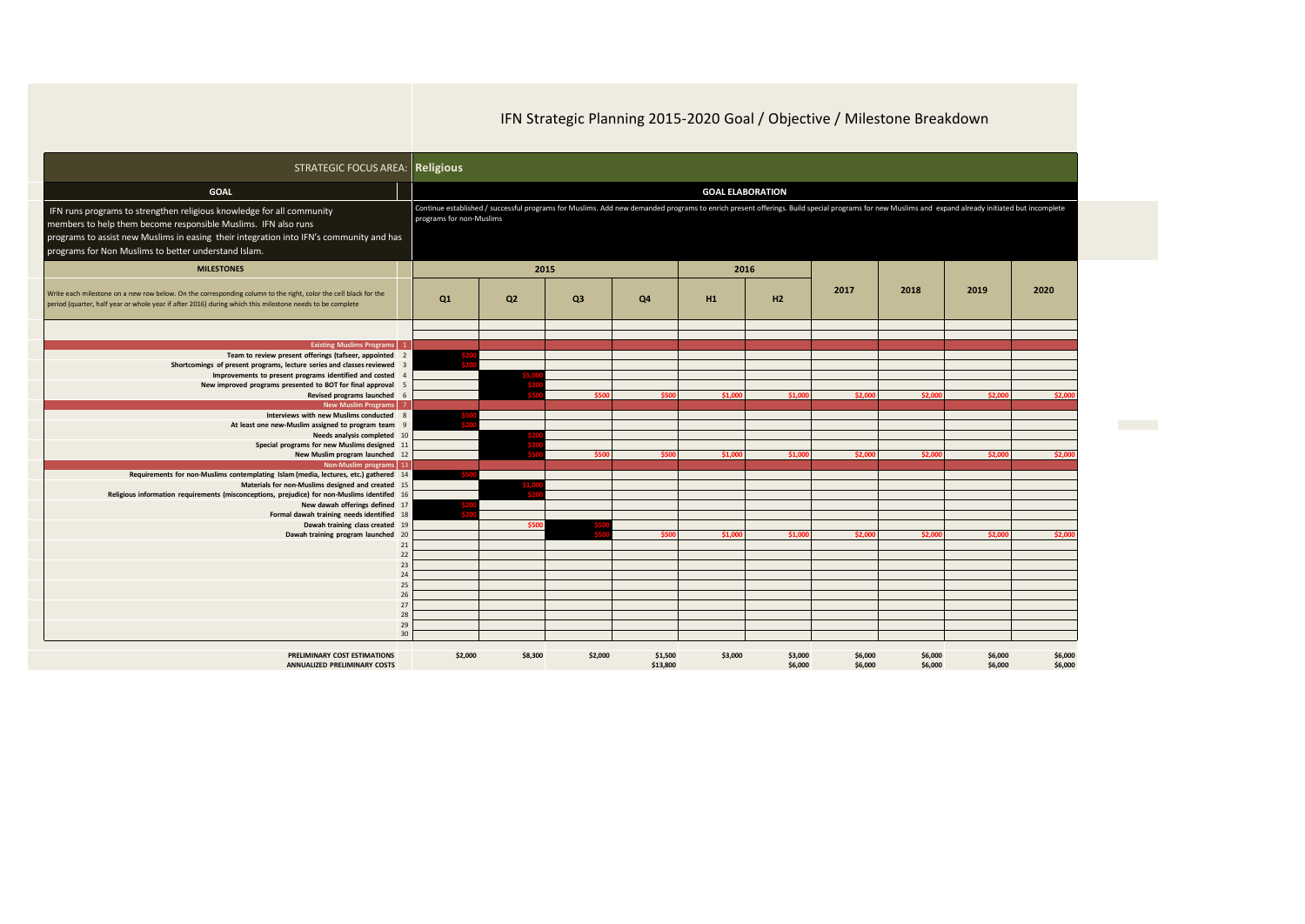## IFN Strategic Planning 2015-2020 Goal / Objective / Milestone Breakdown

| <b>STRATEGIC FOCUS AREA: Religious</b>                                                                                                                                                                                      |                         |                                                                                                                                                                                                                                                                                                                                                                                                                                                                                                                                                                                          |                |         |         |          |          |          |          |          |
|-----------------------------------------------------------------------------------------------------------------------------------------------------------------------------------------------------------------------------|-------------------------|------------------------------------------------------------------------------------------------------------------------------------------------------------------------------------------------------------------------------------------------------------------------------------------------------------------------------------------------------------------------------------------------------------------------------------------------------------------------------------------------------------------------------------------------------------------------------------------|----------------|---------|---------|----------|----------|----------|----------|----------|
| <b>GOAL</b>                                                                                                                                                                                                                 | <b>GOAL ELABORATION</b> |                                                                                                                                                                                                                                                                                                                                                                                                                                                                                                                                                                                          |                |         |         |          |          |          |          |          |
| Religious Council has been established and roles and responsibilities are clearly defined by<br>2015                                                                                                                        |                         | Define the scope and scale of a Religious Council of advisors. Define the interfaces between the Religious Council, the BoT, the EC, and other bodies formed and operated by IFN and have them clearly<br>delineated in the by-laws of IFN along with any rules governing minimum requirements for being a member of the Religious Council, the term of office, and the means by which an individual shall be<br>admitted and / or removed from the Religious Council. Further define the nature of the Council's role in respect of being advisory or authoritative in decision making. |                |         |         |          |          |          |          |          |
| <b>MILESTONES</b>                                                                                                                                                                                                           |                         | 2015                                                                                                                                                                                                                                                                                                                                                                                                                                                                                                                                                                                     |                |         | 2016    |          |          |          |          |          |
| Write each milestone on a new row below. On the corresponding column to the right, color the cell black for the<br>period (quarter, half year or whole year if after 2016) during which this milestone needs to be complete | Q1                      | Q <sub>2</sub>                                                                                                                                                                                                                                                                                                                                                                                                                                                                                                                                                                           | Q <sub>3</sub> | Q4      | H1      | H2       | 2017     | 2018     | 2019     | 2020     |
|                                                                                                                                                                                                                             |                         |                                                                                                                                                                                                                                                                                                                                                                                                                                                                                                                                                                                          |                |         |         |          |          |          |          |          |
| Charter, scope, scale, structure                                                                                                                                                                                            |                         |                                                                                                                                                                                                                                                                                                                                                                                                                                                                                                                                                                                          |                |         |         |          |          |          |          |          |
| Team to define preliminary charter, scope and scale identified and appointed 2                                                                                                                                              |                         |                                                                                                                                                                                                                                                                                                                                                                                                                                                                                                                                                                                          |                |         |         |          |          |          |          |          |
| Preliminary charter, scope and scale defined and approved by BoT 3                                                                                                                                                          |                         |                                                                                                                                                                                                                                                                                                                                                                                                                                                                                                                                                                                          |                |         |         |          |          |          |          |          |
| Frequency of non-ad-hoc meetings and circumstances requiring ad-hoc meetings defined<br>$\Delta$                                                                                                                            |                         |                                                                                                                                                                                                                                                                                                                                                                                                                                                                                                                                                                                          |                |         |         |          |          |          |          |          |
| Minimum Religious Council membership qualifications articulated, documented and approved<br>-5                                                                                                                              |                         |                                                                                                                                                                                                                                                                                                                                                                                                                                                                                                                                                                                          |                |         |         |          |          |          |          |          |
| Chairing requirements of Religious Council documented and approved 6                                                                                                                                                        |                         |                                                                                                                                                                                                                                                                                                                                                                                                                                                                                                                                                                                          |                |         |         |          |          |          |          |          |
| Interfaces with other IFN bodies (BoT, EC, SPC, General Body) documented and approved 7                                                                                                                                     |                         |                                                                                                                                                                                                                                                                                                                                                                                                                                                                                                                                                                                          |                |         |         |          |          |          |          |          |
| Religious Council Pre-Launch   8<br>Applicable governance-related Religious Council rules requiring by-laws amendment submitted for amendment 9                                                                             |                         |                                                                                                                                                                                                                                                                                                                                                                                                                                                                                                                                                                                          |                |         |         |          |          |          |          |          |
| By-laws amended to reflect approved interfaces and scope of advising versus decision-making 10                                                                                                                              |                         |                                                                                                                                                                                                                                                                                                                                                                                                                                                                                                                                                                                          |                |         |         |          |          |          |          |          |
| Candidate advisors shortlist created and approved by BoT 11                                                                                                                                                                 |                         |                                                                                                                                                                                                                                                                                                                                                                                                                                                                                                                                                                                          |                |         |         |          |          |          |          |          |
| Budget for Religious Council honoraria, travel reimbursement and incidentals created and approved 12                                                                                                                        |                         |                                                                                                                                                                                                                                                                                                                                                                                                                                                                                                                                                                                          |                |         |         |          |          |          |          |          |
| Honoraria and travel reimbursement rules approved by BoT 13                                                                                                                                                                 |                         |                                                                                                                                                                                                                                                                                                                                                                                                                                                                                                                                                                                          |                |         |         |          |          |          |          |          |
| Advisors lists finalized 14                                                                                                                                                                                                 |                         |                                                                                                                                                                                                                                                                                                                                                                                                                                                                                                                                                                                          |                |         |         |          |          |          |          |          |
| Religious Council Launch 15                                                                                                                                                                                                 |                         |                                                                                                                                                                                                                                                                                                                                                                                                                                                                                                                                                                                          |                |         |         |          |          |          |          |          |
| Candidate Religious Council members engaged up to minimum required numbers 16                                                                                                                                               |                         |                                                                                                                                                                                                                                                                                                                                                                                                                                                                                                                                                                                          |                |         |         |          |          |          |          |          |
| First Religious Council convened to define operating procedures 17                                                                                                                                                          |                         |                                                                                                                                                                                                                                                                                                                                                                                                                                                                                                                                                                                          |                |         |         |          |          |          |          |          |
| Religious Council first formal periodic meeting held 18                                                                                                                                                                     |                         |                                                                                                                                                                                                                                                                                                                                                                                                                                                                                                                                                                                          |                |         |         |          |          |          |          |          |
| Ongoing quarterly Religious Council meetings held 19                                                                                                                                                                        |                         |                                                                                                                                                                                                                                                                                                                                                                                                                                                                                                                                                                                          |                |         |         | \$5,500  | \$11,000 | \$11,000 | \$11,000 | \$11,000 |
| 20                                                                                                                                                                                                                          |                         |                                                                                                                                                                                                                                                                                                                                                                                                                                                                                                                                                                                          |                |         |         |          |          |          |          |          |
| 21                                                                                                                                                                                                                          |                         |                                                                                                                                                                                                                                                                                                                                                                                                                                                                                                                                                                                          |                |         |         |          |          |          |          |          |
| 22                                                                                                                                                                                                                          |                         |                                                                                                                                                                                                                                                                                                                                                                                                                                                                                                                                                                                          |                |         |         |          |          |          |          |          |
| 23                                                                                                                                                                                                                          |                         |                                                                                                                                                                                                                                                                                                                                                                                                                                                                                                                                                                                          |                |         |         |          |          |          |          |          |
| 24                                                                                                                                                                                                                          |                         |                                                                                                                                                                                                                                                                                                                                                                                                                                                                                                                                                                                          |                |         |         |          |          |          |          |          |
| 25<br>26                                                                                                                                                                                                                    |                         |                                                                                                                                                                                                                                                                                                                                                                                                                                                                                                                                                                                          |                |         |         |          |          |          |          |          |
| 27                                                                                                                                                                                                                          |                         |                                                                                                                                                                                                                                                                                                                                                                                                                                                                                                                                                                                          |                |         |         |          |          |          |          |          |
| 28                                                                                                                                                                                                                          |                         |                                                                                                                                                                                                                                                                                                                                                                                                                                                                                                                                                                                          |                |         |         |          |          |          |          |          |
| 29                                                                                                                                                                                                                          |                         |                                                                                                                                                                                                                                                                                                                                                                                                                                                                                                                                                                                          |                |         |         |          |          |          |          |          |
| 30                                                                                                                                                                                                                          |                         |                                                                                                                                                                                                                                                                                                                                                                                                                                                                                                                                                                                          |                |         |         |          |          |          |          |          |
| PRELIMINARY COST ESTIMATIONS                                                                                                                                                                                                | \$800                   | \$1,800                                                                                                                                                                                                                                                                                                                                                                                                                                                                                                                                                                                  | \$200          | \$600   | \$5,500 | \$5,500  | \$11,000 | \$11,000 | \$11,000 | \$11,000 |
| <b>ANNUALIZED PRELIMINARY COSTS</b>                                                                                                                                                                                         |                         |                                                                                                                                                                                                                                                                                                                                                                                                                                                                                                                                                                                          |                | \$3,400 |         | \$11,000 | \$11,000 | \$11,000 | \$11,000 | \$11,000 |